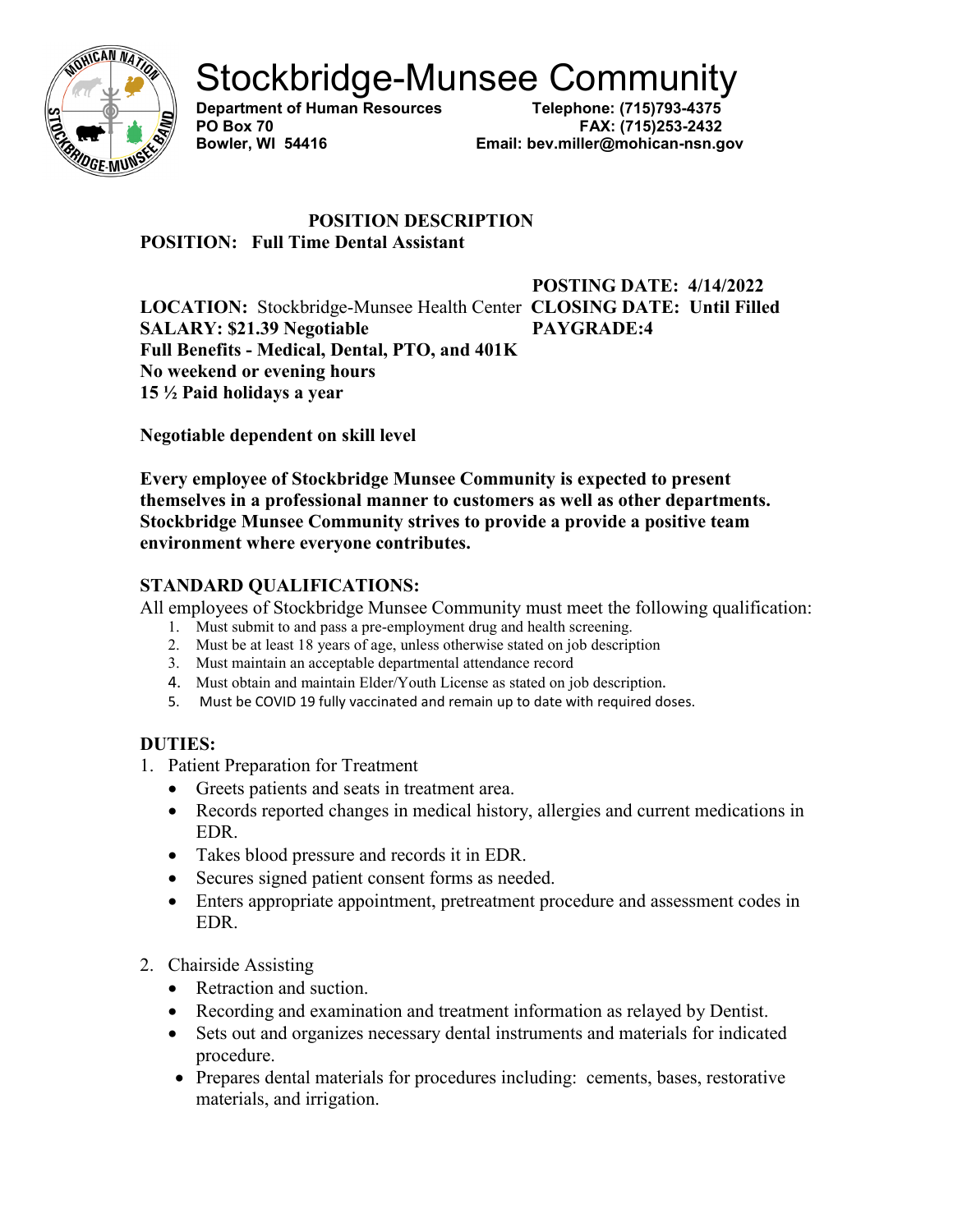

**Department of Human Resources** 

**PO Box 70 FAX: (715)253-2432 Bowler, WI 54416 Email: bev.miller@mohican-nsn.gov**

- Provides fourhanded assistance to the dentist in all treatment procedures.
- Exposes digital X-rays when needed.
- 3. Releases Patients from Treatment
	- Rinses oral cavity and removes all debris.
	- Relays to patient instructions from dentist for all types of post-treatment care, including specialized instructions for post-surgery patients.
	- Release patient from chair and escort to receptionist.
- 4. Performs the Infection Control Procedures of the Dental Department to Include but not Limited to:
	- Disinfecting the operatory after each patient.
	- Cleaning, lubricating, and sterilizing hand pieces.
	- Sterilizing and properly storing all dental instruments and materials. Also to maintain sterilization logs.
	- To clean traps and suction.
	- To change solutions and clean and maintain the ultrasonic cleaner and autoclave.
	- To clean Lab, impression trays, model trimmer, lathe, model vibrator, and other misc. items.
- 5. Manages the supply and equipment purchases and maintenance.
	- Maintains vendor lists and necessary contacts/contracts for utilizing VA contract pricing.
	- While staying within a monthly budget, consolidate staff purchase requests to produce individual vendor orders.
	- Prepare monthly purchase requisitions and submit for purchase orders
	- Place orders
	- Reconcile all vendor invoices for payment, make copies of supporting documentation, and submit for payment
	- Maintain supply purchase and delivery records, laboratory fees/invoices, equipment purchases, and warranty records
	- Reconcile laboratory invoices and submit for payment.
	- Manage and maintain equipment repairs and maintenance
	- Follow up with periodic equipment maintenance schedules
	- Collect bids for equipment purchases.
	- Maintain Safety Data Sheets in an centralized and organized location.
- 6. Places matrix bands and wedges when required,
- 7. Electronic Dental records (EDR)

Prior to patient arrival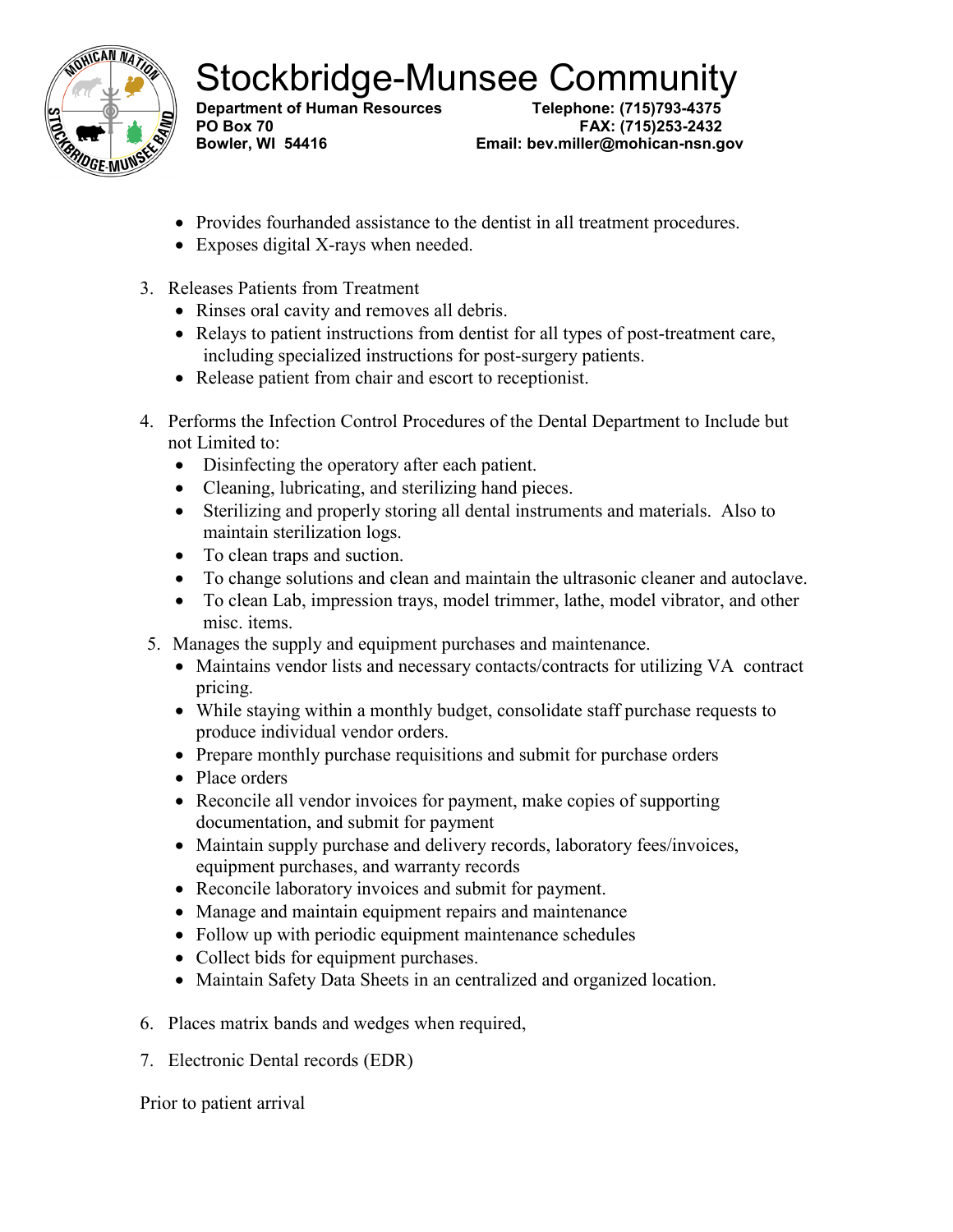

**Department of Human Resources PO Box 70 FAX: (715)253-2432**

**Bowler, WI 54416 Email: bev.miller@mohican-nsn.gov**

- Chart existing and treatment planned restorations, perio charting, medical alerts, health history and conditions in electronic dental record of every patient
- Review prior progress notes or treatment plan icon to determine appointment set up needs

During patient visit

- Update health histories, recording changes in medications, allergy and health status. Take and record blood pressures on every patient over 18 years of age. Create patient alert for all patients requiring them
- Record dentist's treatment plan, perio charting, purpose of visit, diabetic status, visit status, blood pressures.
- Monitor and communicate schedule needs. Alert dentists when patients are ready
- Utilize functions of EDR for identifying future scheduled appointments as well as patient education.
- 8. Assist front desk staff as the need arises
	- Schedule appointments if front desk in unavailable
- 9. Laboratory Assisting
	- Pours, trims, and labels models.
	- Constructs custom impression trays.
	- Constructs splints and soft mouthguards.
	- Prepares and packages cases to be sent to Dental Labs.
	- Checks in returning lab cases, puts them away and reports them to the appropriate Doctor
- 10. Exposes and develops Intra and Extra Oral Digital Radiographs

# 11. Prevention

- Instructs a patient in preventive dental care: demonstrates brushing and flossing techniques use of disclosing tablets, and care of prosthodontic appliances.
- Explains the common causes of decay and its relationship to general diet.
- Assists the dentist in performance of oral health education programs in the dental office school and community.
- Performs child and adult prophylaxis to include topical fluoride application.
- 12. Placement of dental materials in the mouth and other intraoral procedures not involving the cutting of tissue, under immediate supervision of the dentist such as
	- Applies rubberdam and/or places cotton rolls to isolate operative site.
	- Taking diagnostic impressions modifies trays as needed.
	- Fabricate and cement temporary crowns
	- Must be reliable and prompt when reporting to work.
	- Required to attend job related, in-service, meetings, and training to maintain professional and technical knowledge.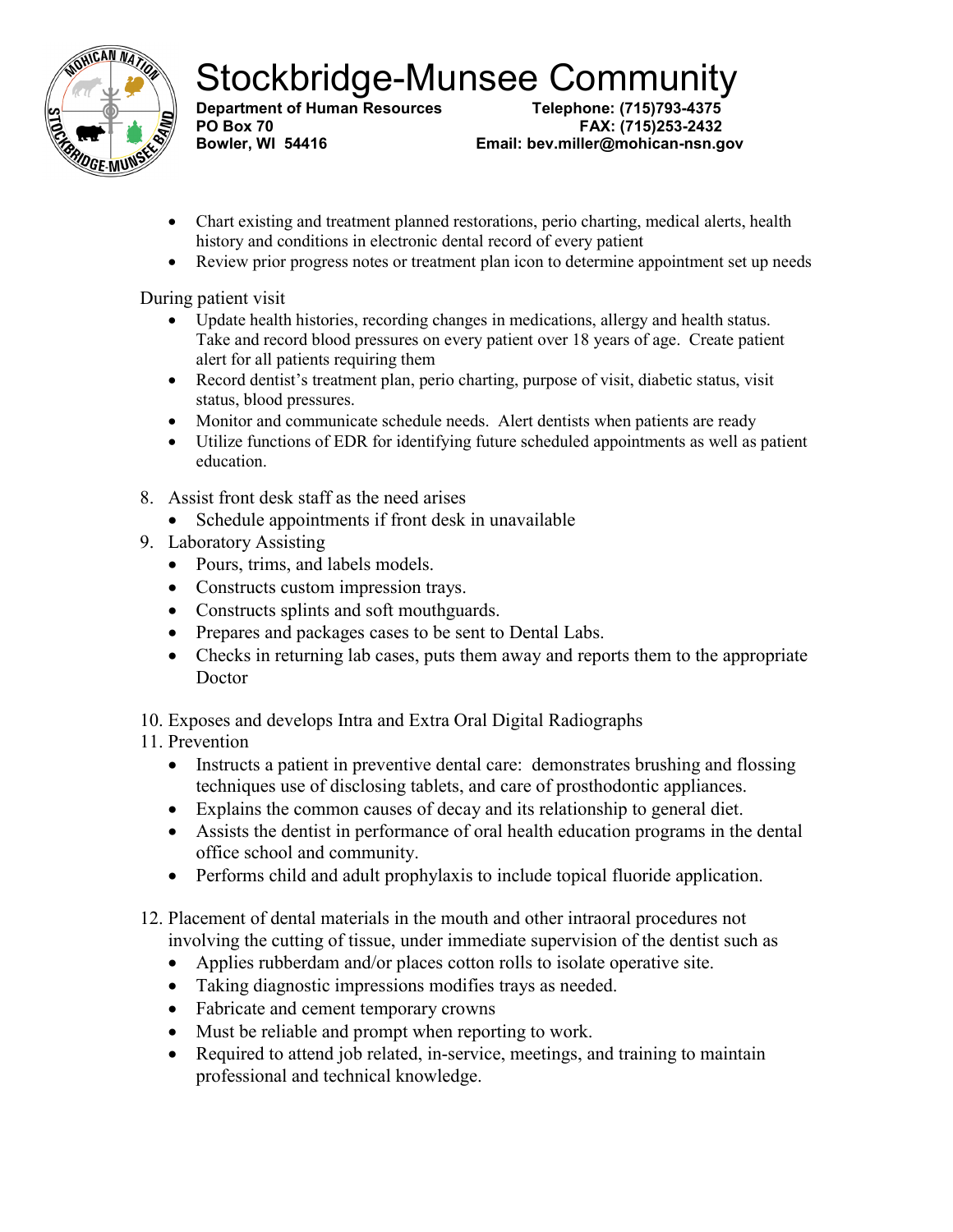

**Department of Human Resources** 

**PO Box 70 FAX: (715)253-2432 Email: bev.miller@mohican-nsn.gov** 

- Must adhere to tribal law and other applicable laws as well as tribal personnel policies and procedures.
- May be required to satisfactorily complete an exam or other testing requirement(s) to determine skill proficiency.
- The above duties and responsibilities are not an all inclusive list but rather a general representation of the duties and responsibilities associated with this position.

13. Insurance

• Monitor and submit patient and procedure information to various insurance providers, including Medicaid.

## QUALIFICATION:

- **1.** Must possess a High School Diploma or GED equivalent.
- **2.** Must be at least 18 years of age.
- **3.** Satisfactory completion of an approved Vocational/Technical training program for Dental Assistants preferred, in lieu training, must have at least one year work experience as a Dental Assistant or other position. Must possess knowledge of all dental procedures common to general practice, the specific instruments, and order of instrument use in carrying out these procedures.
- **4.** In lieu of an approved vocational/technical training program for Dental Assistants, satisfactory completion of an approved Dental Radiology Program is preferred and/or must have at least one (1) year experience performing panorex and intraoral radiographs.
- **5.** Must possess sufficient knowledge of preventive dentistry measures to instruct patients in oral hygiene practices.
- **6.** Must possess knowledge of office procedures and knowledge to maintain a record keeping system.
- **7.** Must possess skill and dexterity necessary to manipulate dental instruments, in placing dental materials, and in performing intraoral procedures (suture removal, application of rubber dam, etc.) as directed by the Dentist.
- **8.** Must be able to communicate well and relate to the public.
- **9.** Must be able to capably perform recurring duties (clerical, clinical maintenance, laboratory, radiography, and record keeping) on own initiative according to established instructions and procedures.
- **10.** Must be able to maintain confidentiality.
- **11.** Must be capable of working with minimal supervision.
- **12.** Must participate in the employee random drug-testing program.
- **13.** Must submit to a Criminal Investigation Background check.
- **14.** Must submit and pass a background security check to meet the Elder/Youth License Requirement as it pertains to the position and the location of the department prior to and during the course of employment with the Stockbridge-Munsee Community.
- **15.** Must be eligible for coverage under the employer's liability insurance.
- **16.** Must be able to meet physical requirements of position
- **17.** Must abide by departmental and organizational safety, testing, and uniform guidelines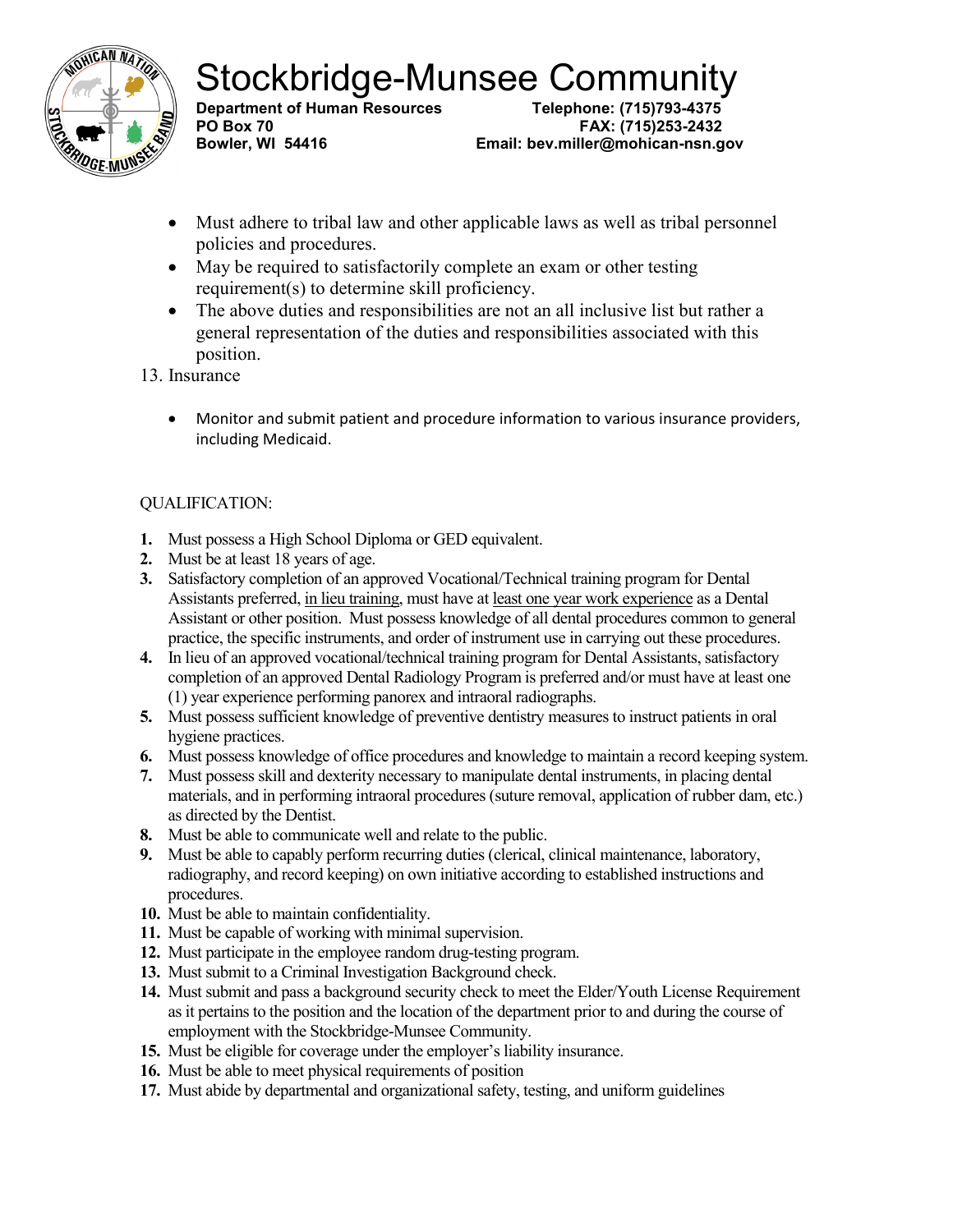

**Department of Human Resources PO Box 70 FAX: (715)253-2432 Email: bev.miller@mohican-nsn.gov** 

- **18.** Must pass pre-employment drug and health screening. Must adhere to the Tribe's Drug and Alcohol Free Workplace Policy during the course of employment.
- **19.** Must have demonstrated ability to maintain satisfactory working record in any prior or current employment.

#### SPECIAL REQUIREMENTS:

1. Must be able to tolerate long periods of sitting, bending, standing, and walking.

## **PHYSICAL REQUIREMENTS/WORK ENVIRONMENT**

- a. This position requires a lot of sitting with occasionally stoop, kneel, crouch, and lift and/or move up to twenty-five (25) pounds.
- b. Work environment requires excellent personal hygiene due to working in close proximity to others and in an enclosed area.
- c. A Tuberculosis (TB) Screening and/or TB Skin Test may be required.

SUBMIT RESUME & APPLICATION TO: Human Resources Stockbridge-Munsee Community N8705 Moh He Con Nuck Road Bowler, WI 54416

## **WE ARE A DRUG FREE EMPLOYER CANDIDATES MUST PASS DRUG SCREEN AND REMAIN DRUG FREE**

#### **AND REMAIN DRUG FREE.**

**The Stockbridge-Munsee Community operates as an equal opportunity employer except Indian Preference is given in accordance with the Employee Preference Policy Ordinance as permitted under federal law. Due to broad federal funding and the co-mingling of fiscal resources, all tribal government operations jobs are treated as federally-funded for the purposes of the Employee Preference Policy Ordinance unless specifically identified as not federally-funded.** 

Although an interview may be granted, this does not determine that the candidate fully meets the qualifications until it is determined by the interview team.